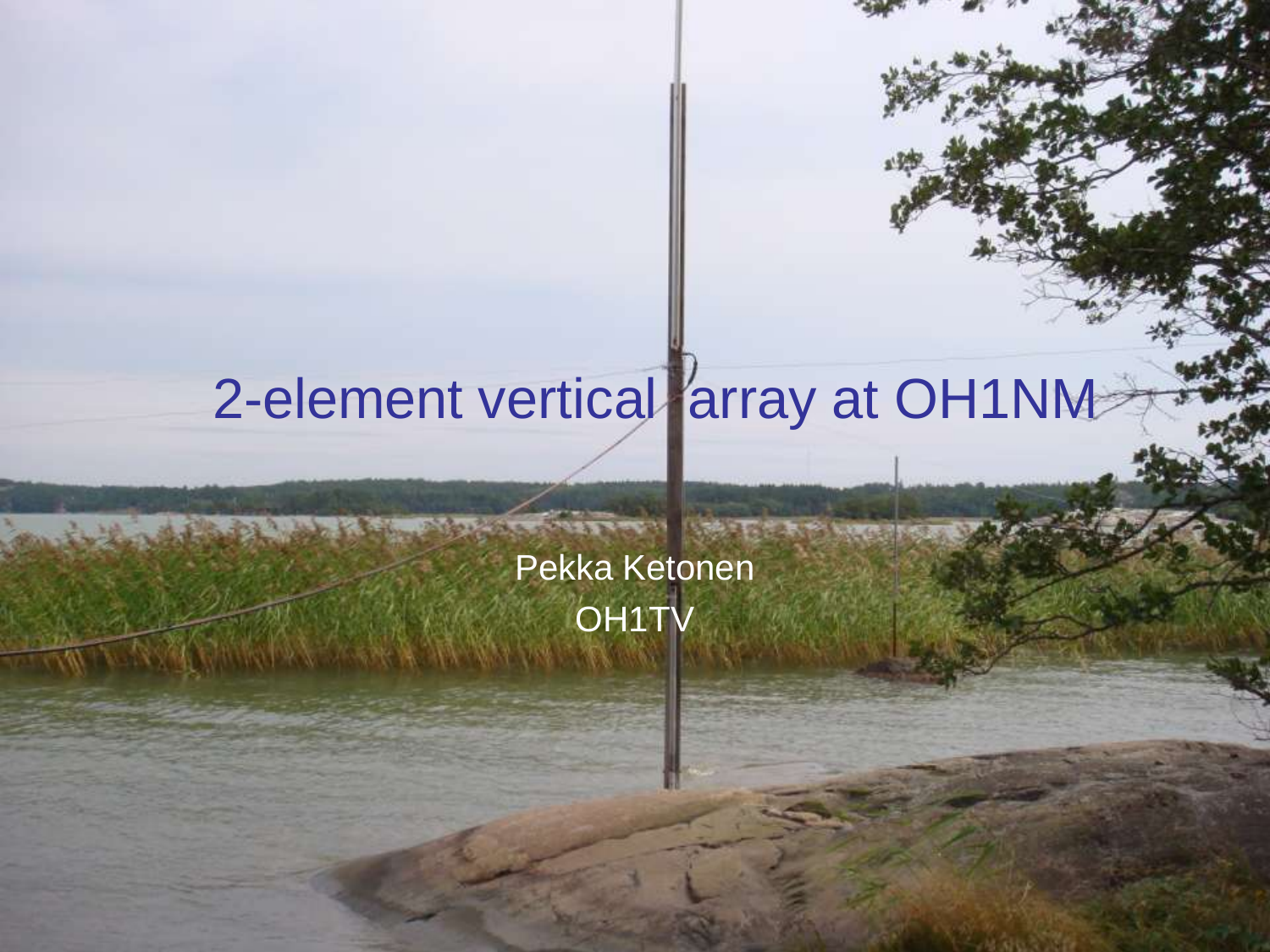#### The concept

#### Opposite voltages fed array by OH1TV Case: OH1NM

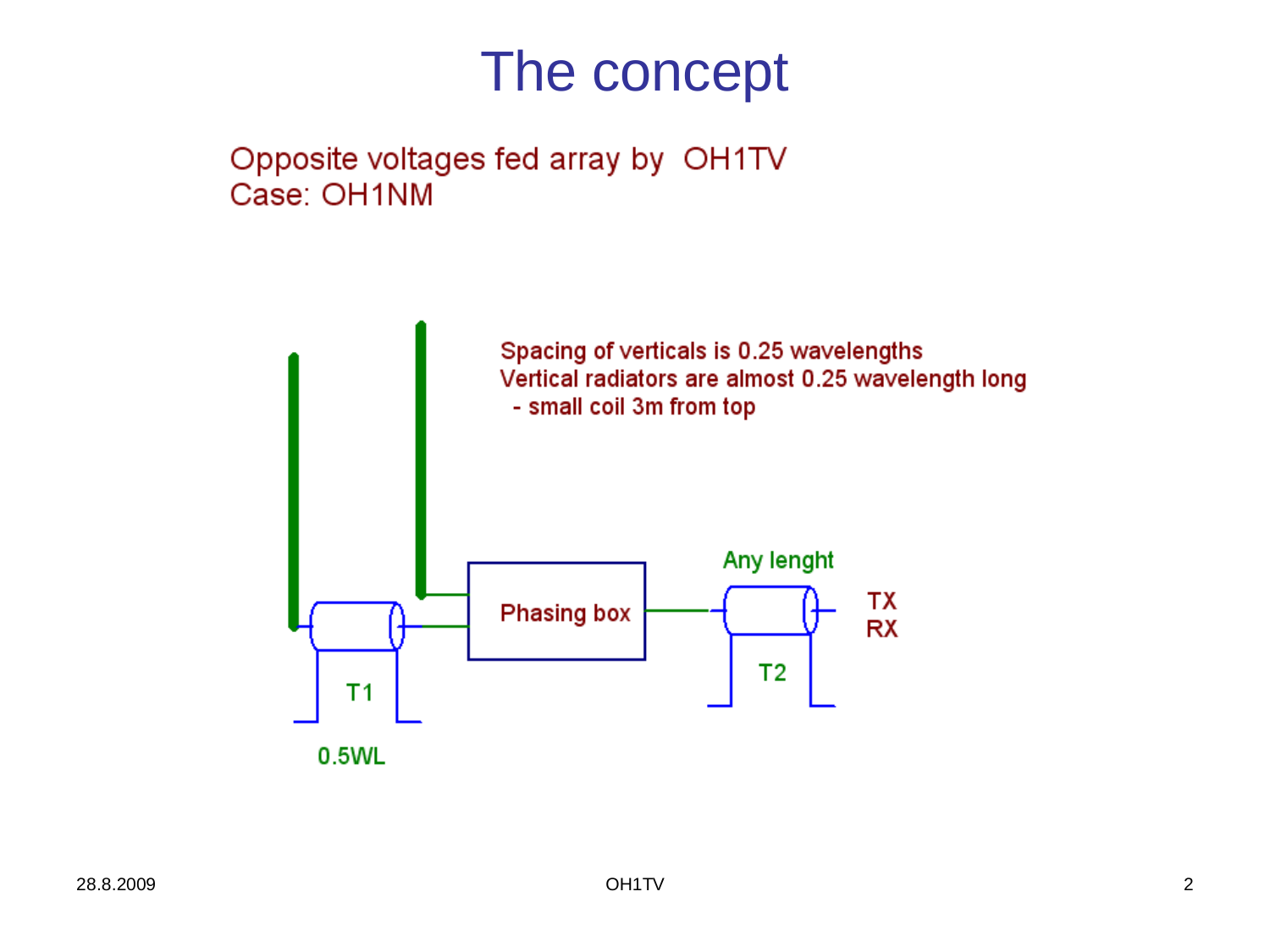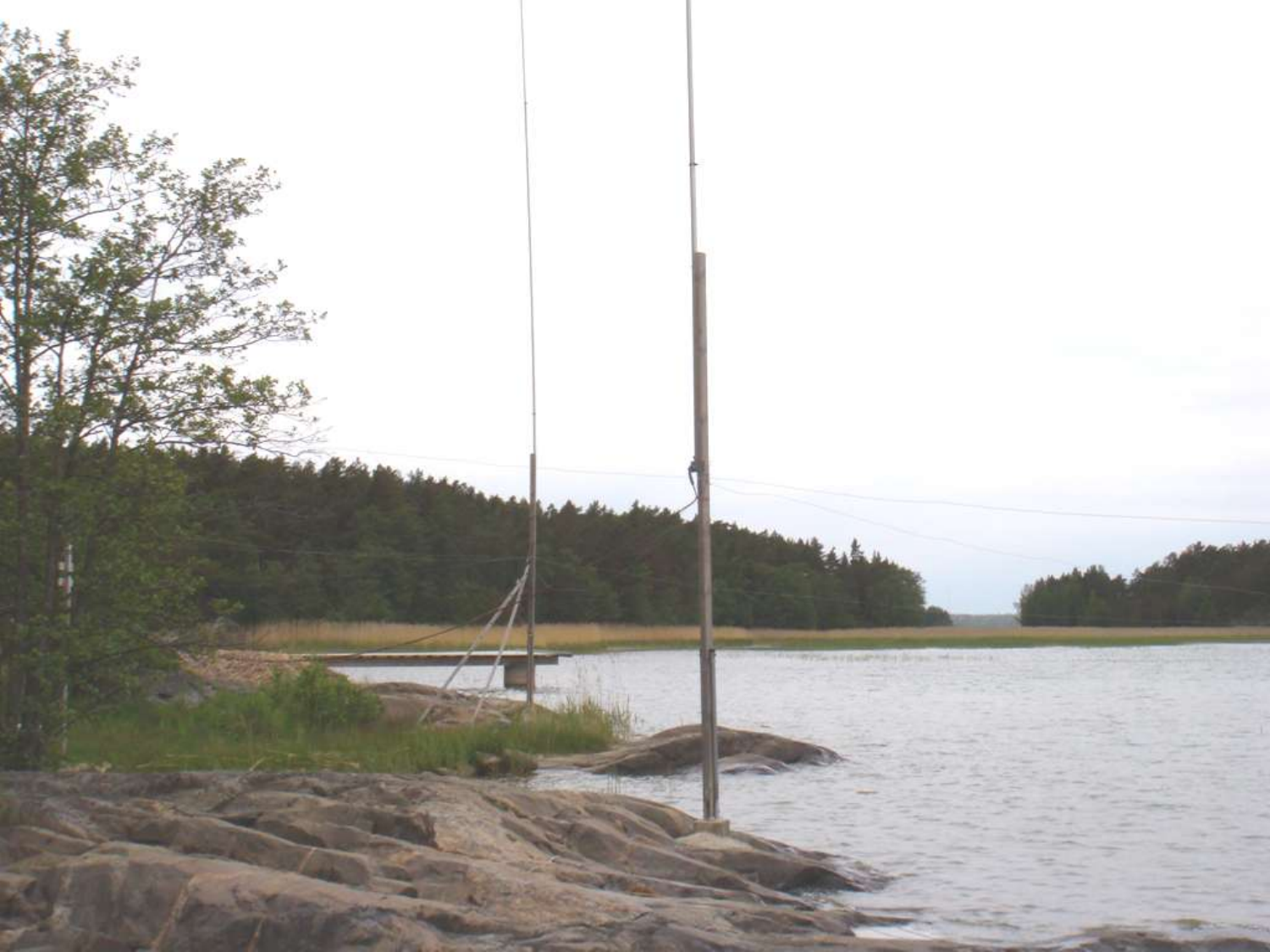# The goal



•Seaside QTH

- •Elevated radials
- •Phasing angle 105 degrees

#### 3.78 MHz

| Elevation Plot |                                                  | Cursor Elev | 11.0 deg. |
|----------------|--------------------------------------------------|-------------|-----------|
| Azimuth Angle  | $0.0$ deg.                                       | Gain        | 7.12 dBi  |
| Outer Ring     | 7.12 dBi                                         |             | 0.0 dBmax |
|                | Slice Max Gain 7.12 dBi @ Elev Angle = 11.0 deg. |             |           |
| Beamwidth      | 36.7 deg.; -3dB @ 1.8, 38.5 deg.                 |             |           |
| Sidelobe Gain  | $-10.08$ dBi @ Elev Angle = 173.0 deg.           |             |           |
| Front/Sidelobe | 17.19 dB                                         |             |           |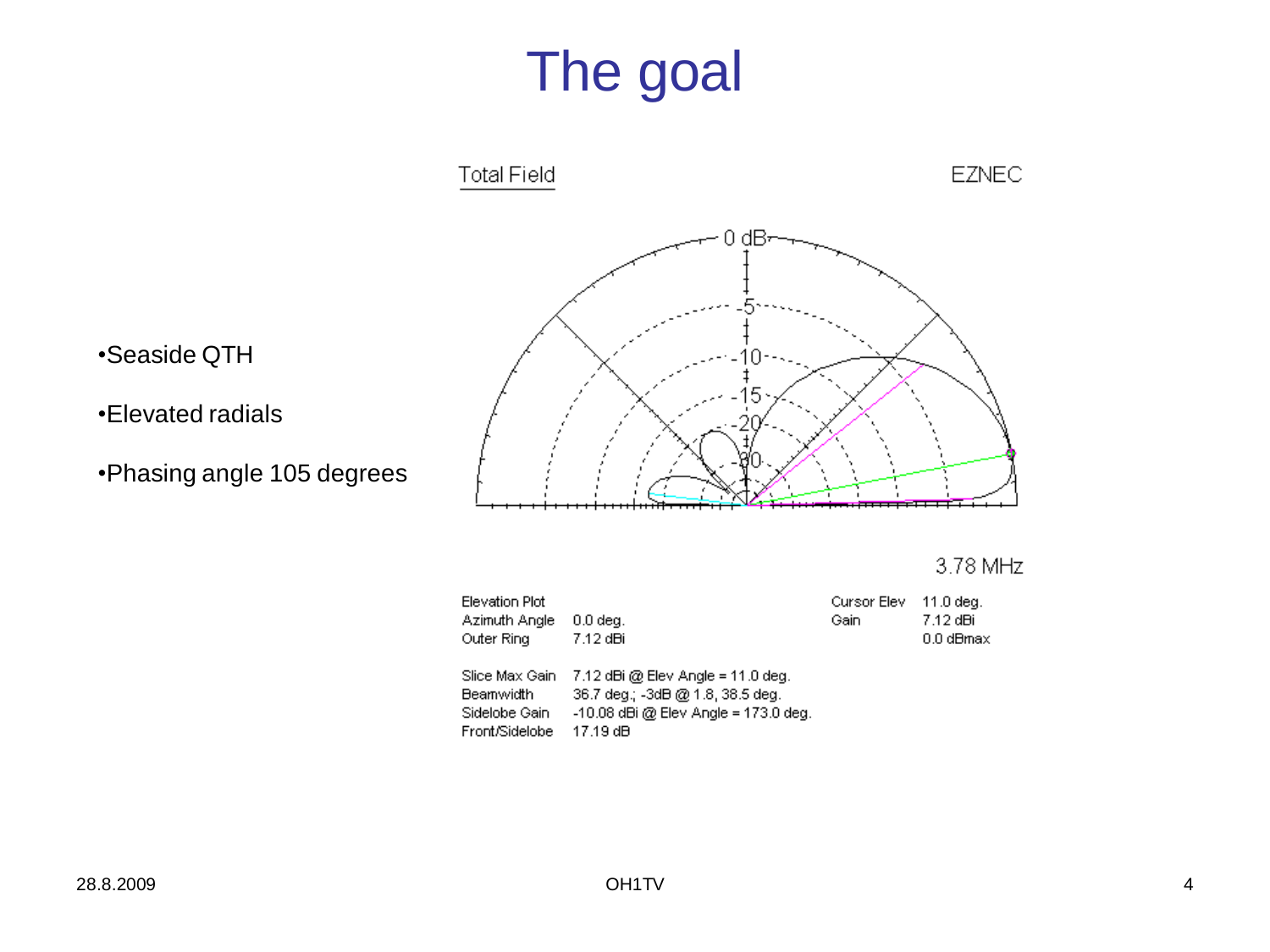## ..the goal

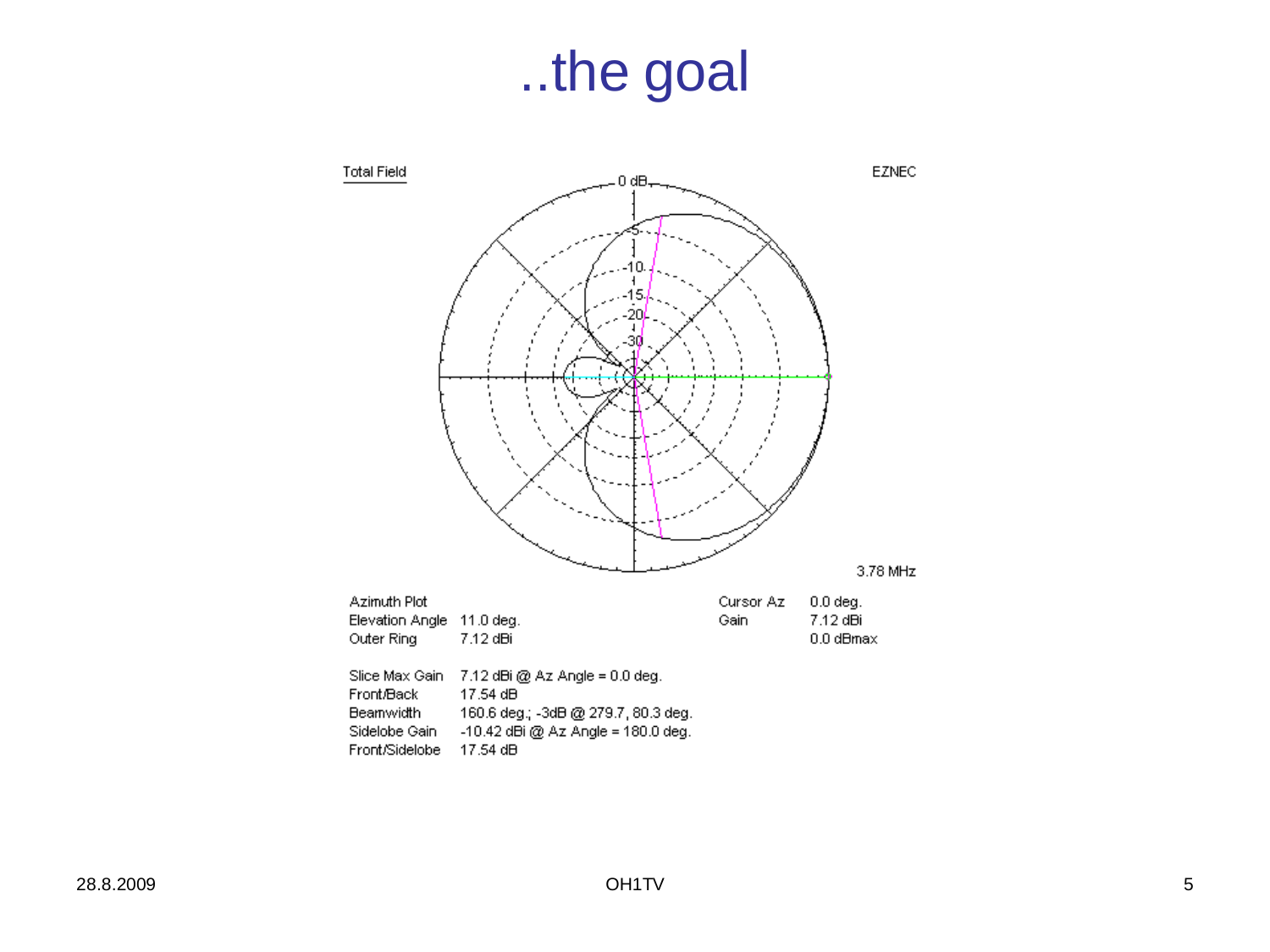# ..the goal

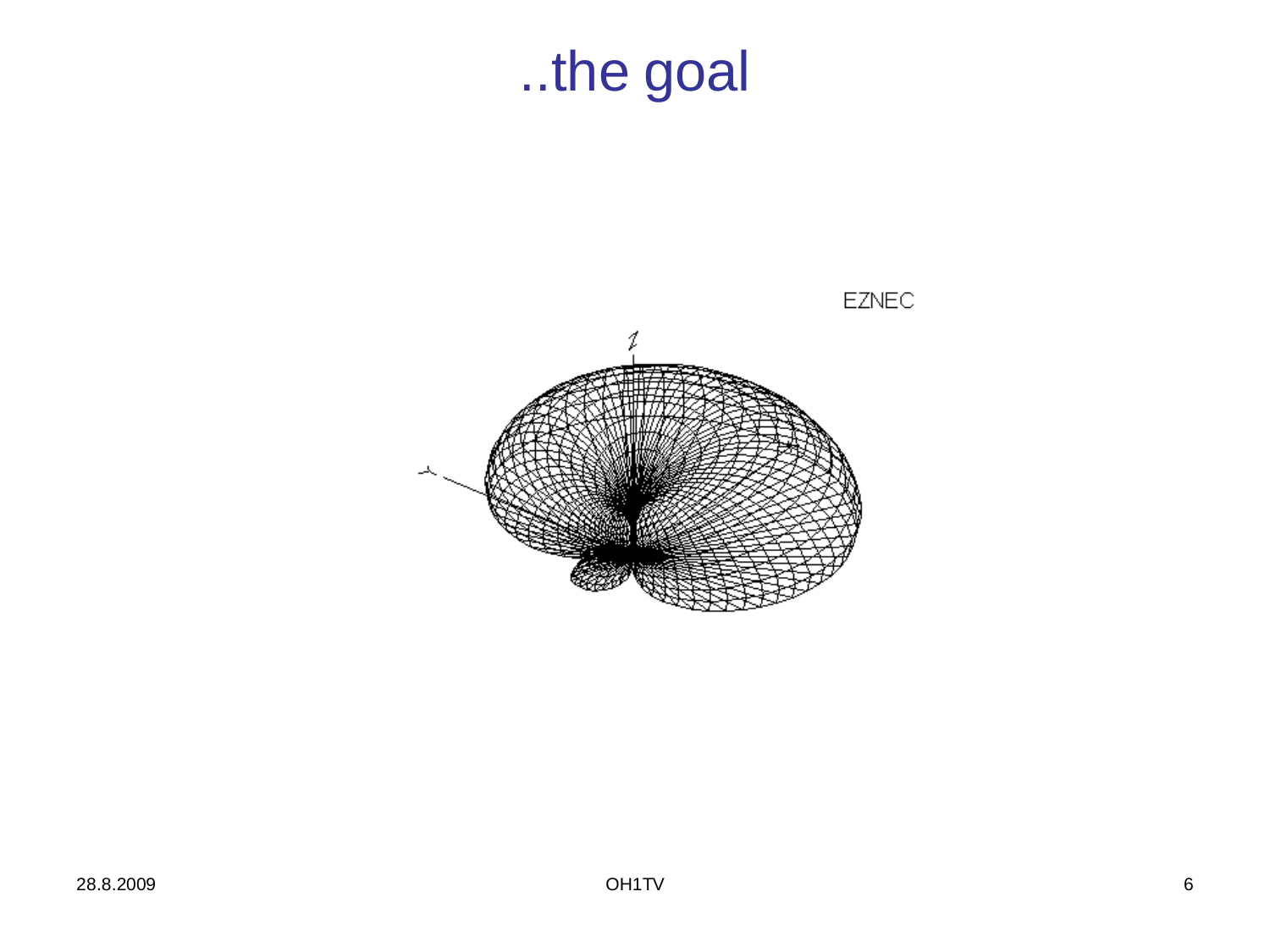# Step 1

- Measure impedances of the two radiating elements
- Two measurements per element
	- Feedpoint impedance, when the other element is open
	- Feedpoint impedance, when the other element is closed (short circuit)
		- This measurement is needed for mutual impedance calculations
- See results on next pages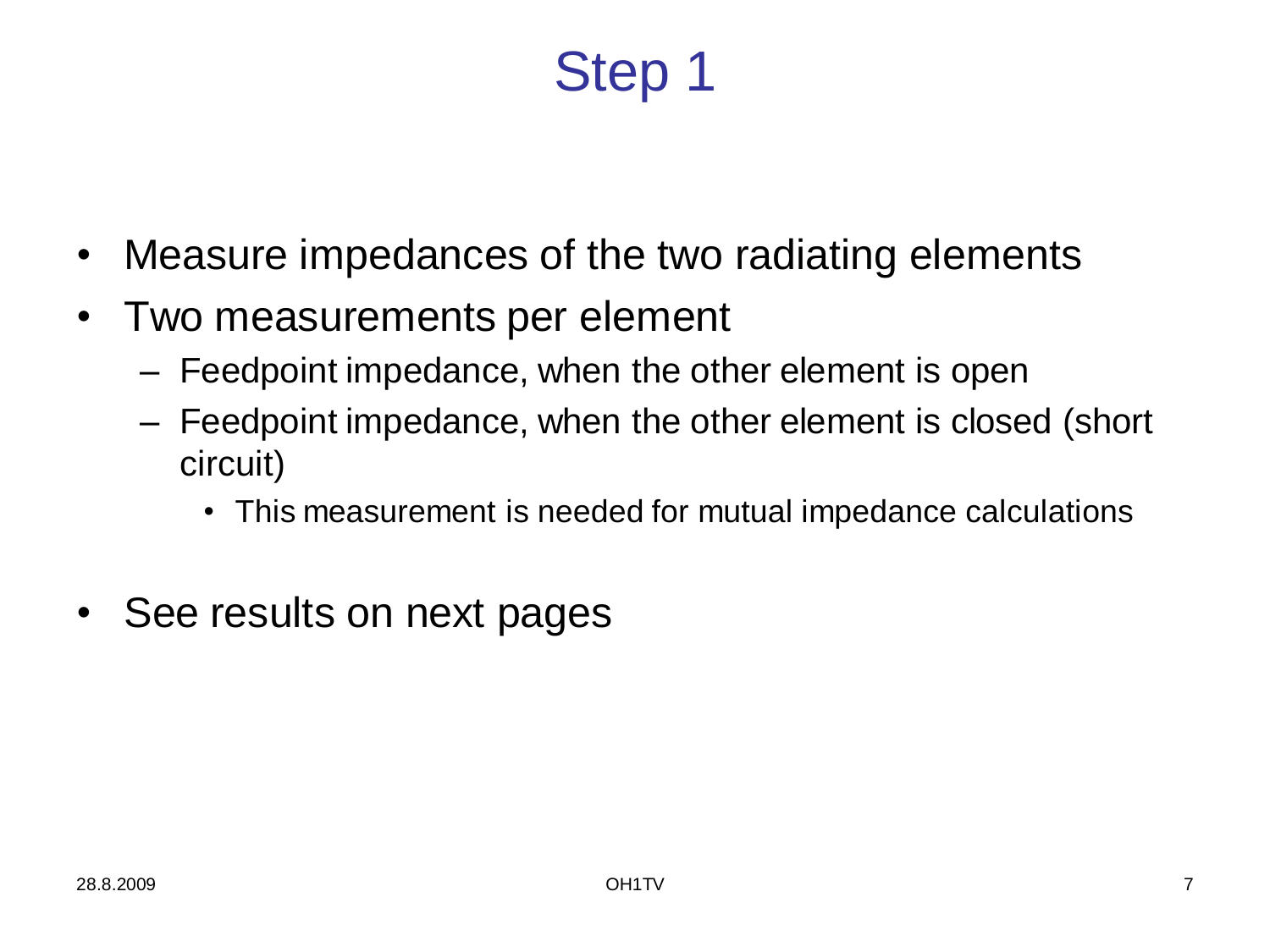#### West element, east element open

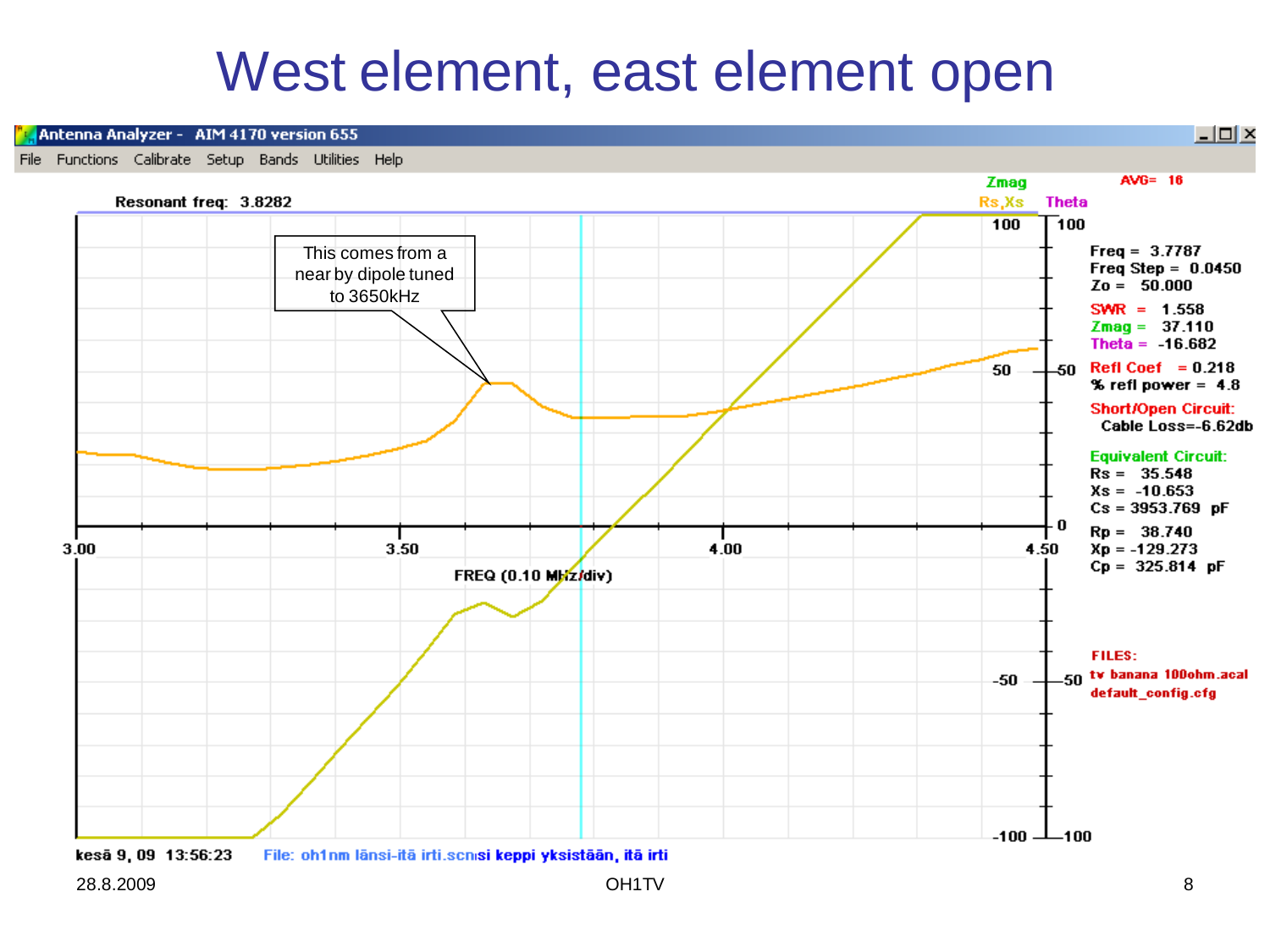#### West element, east element closed

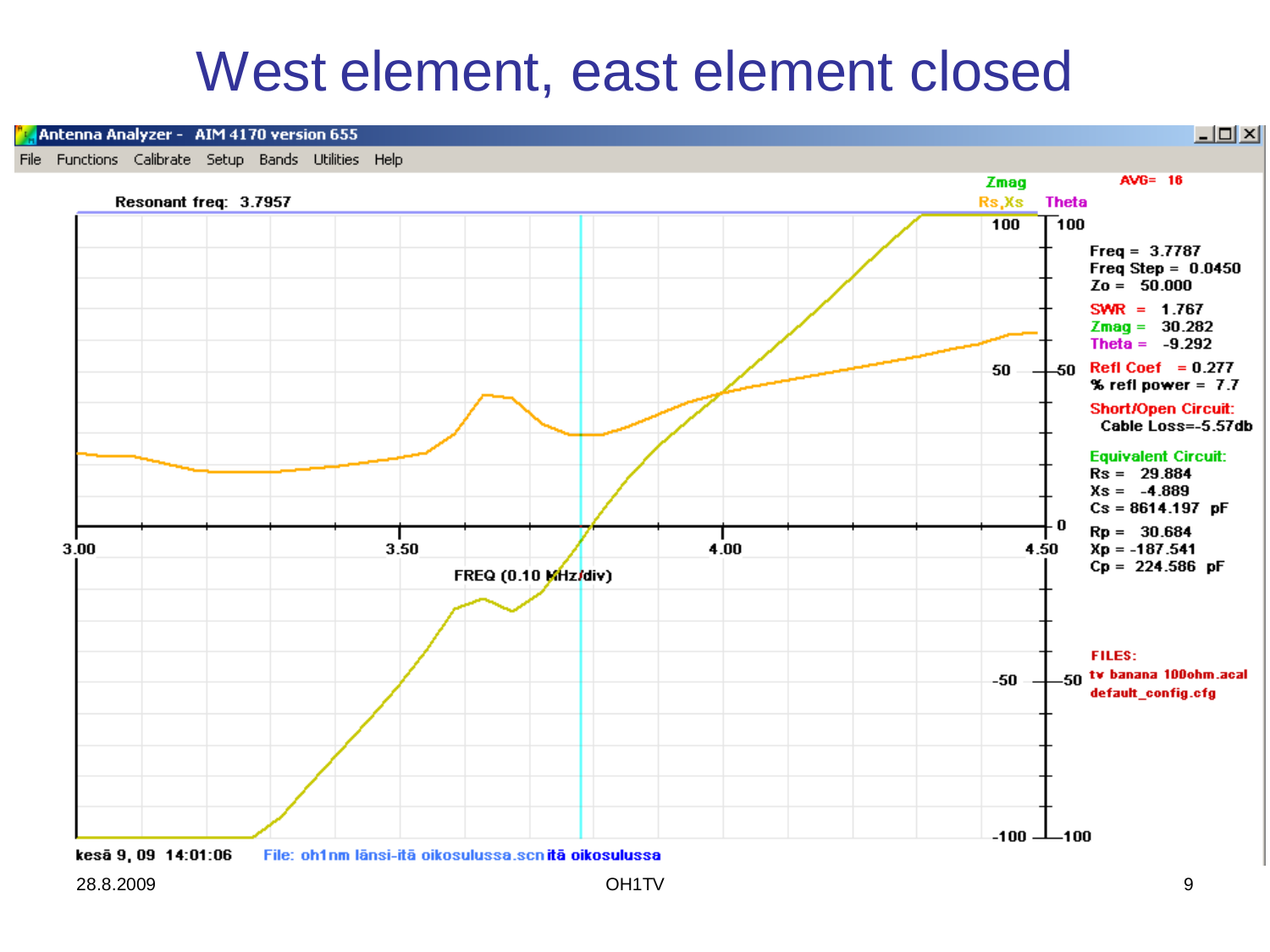#### East element, west element open

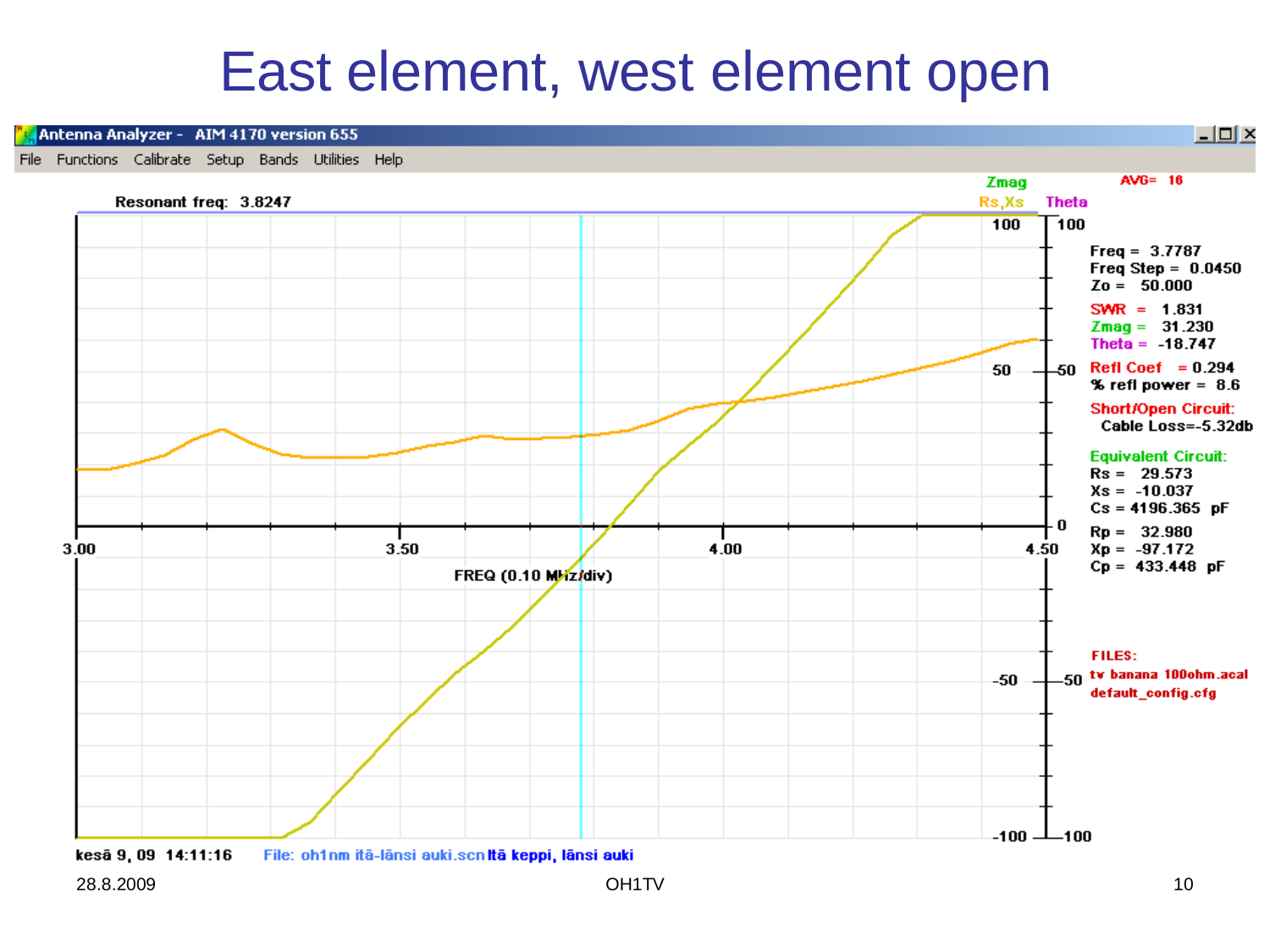#### East element, west element closed

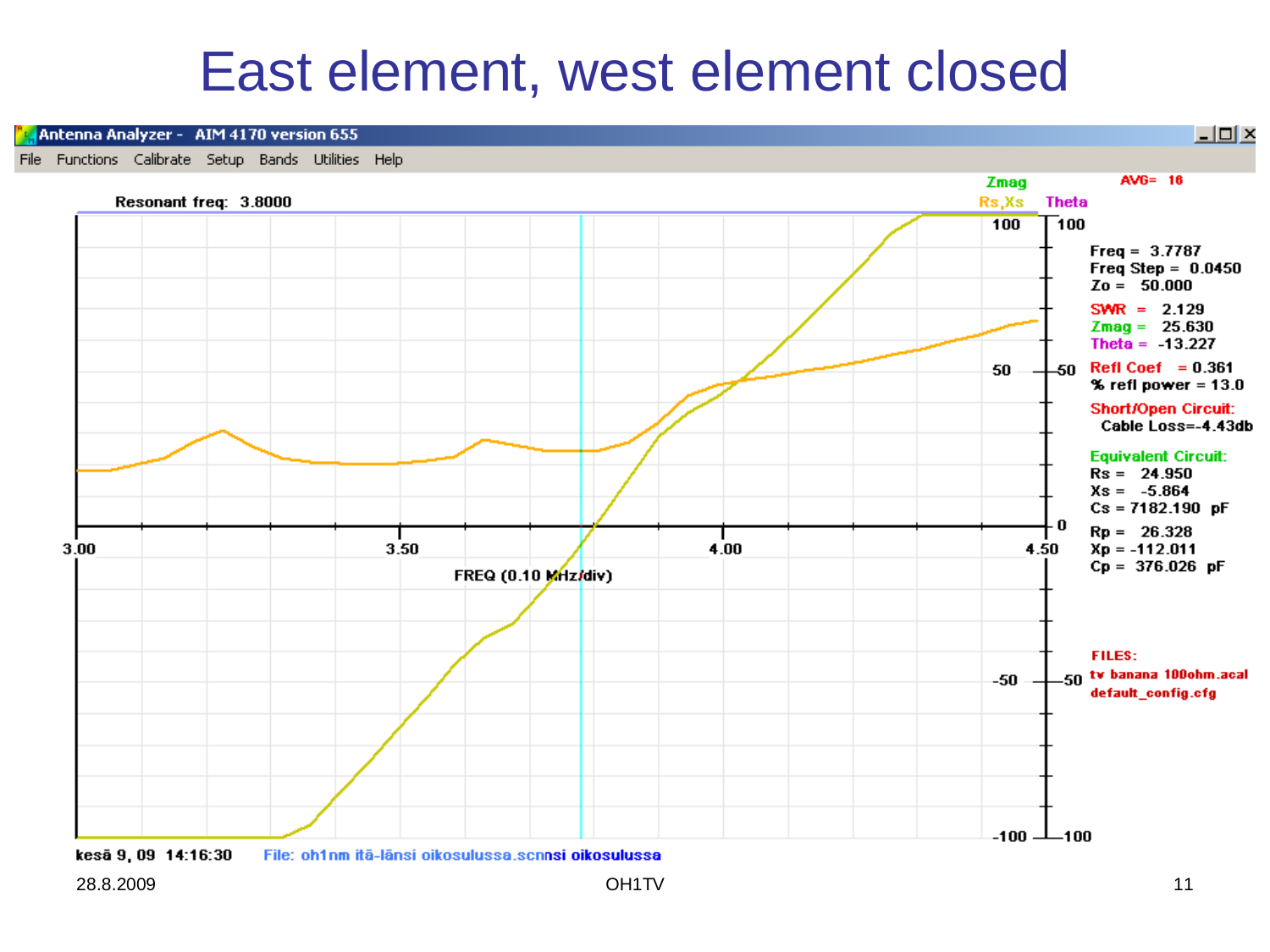# Step 2

- Calculate mutual impedance. The result shall be about the same both ways. If there is more than 1 ohm difference, there must be an error in the measurement or disturbing other element close by
- Calculate phasing components
- Calculate input impedance of the array
- Calculate L-match components
- Results are shown in the phasing box schematic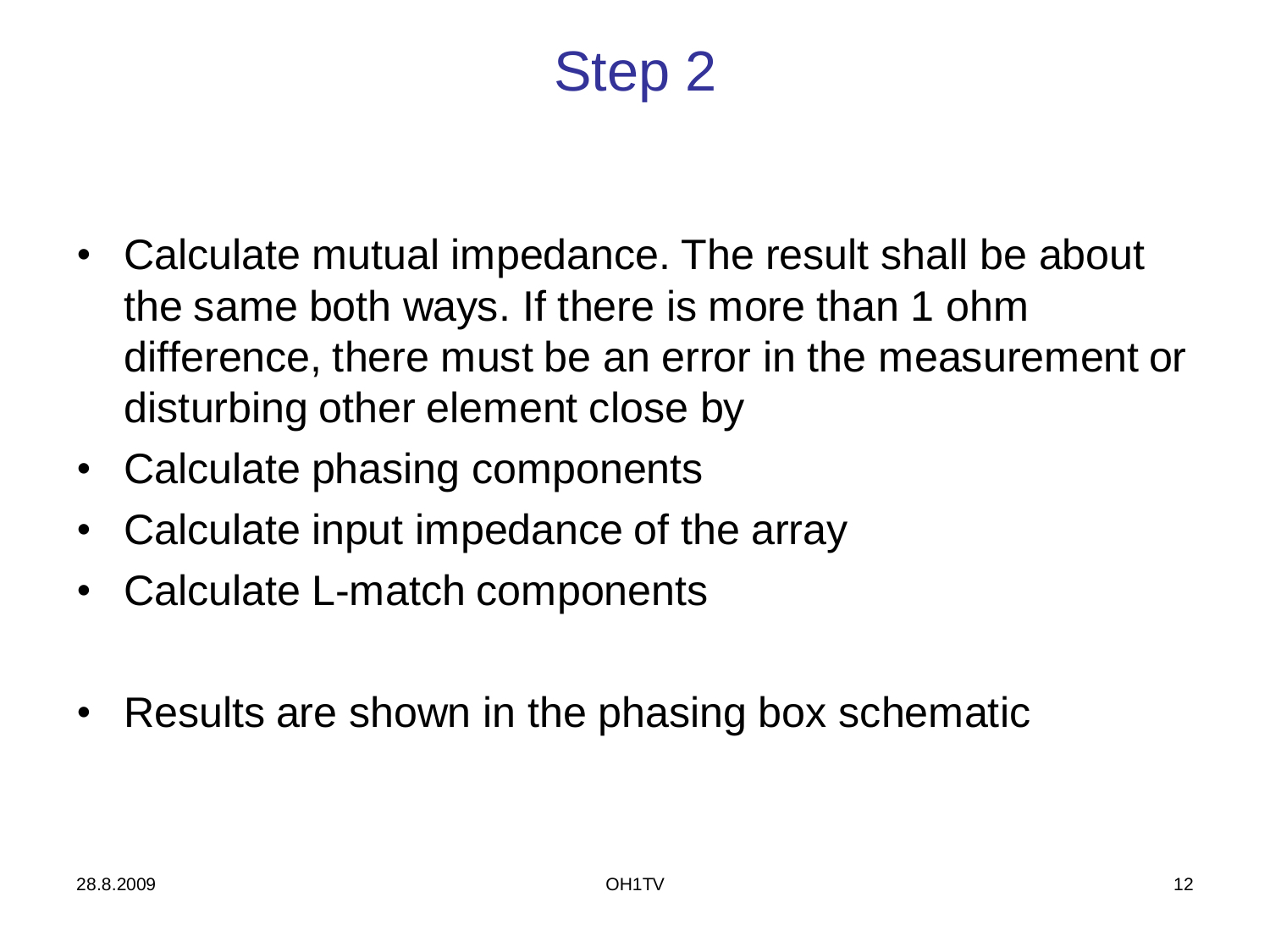#### Phasing box, schematic

phasing angle 105 degrees

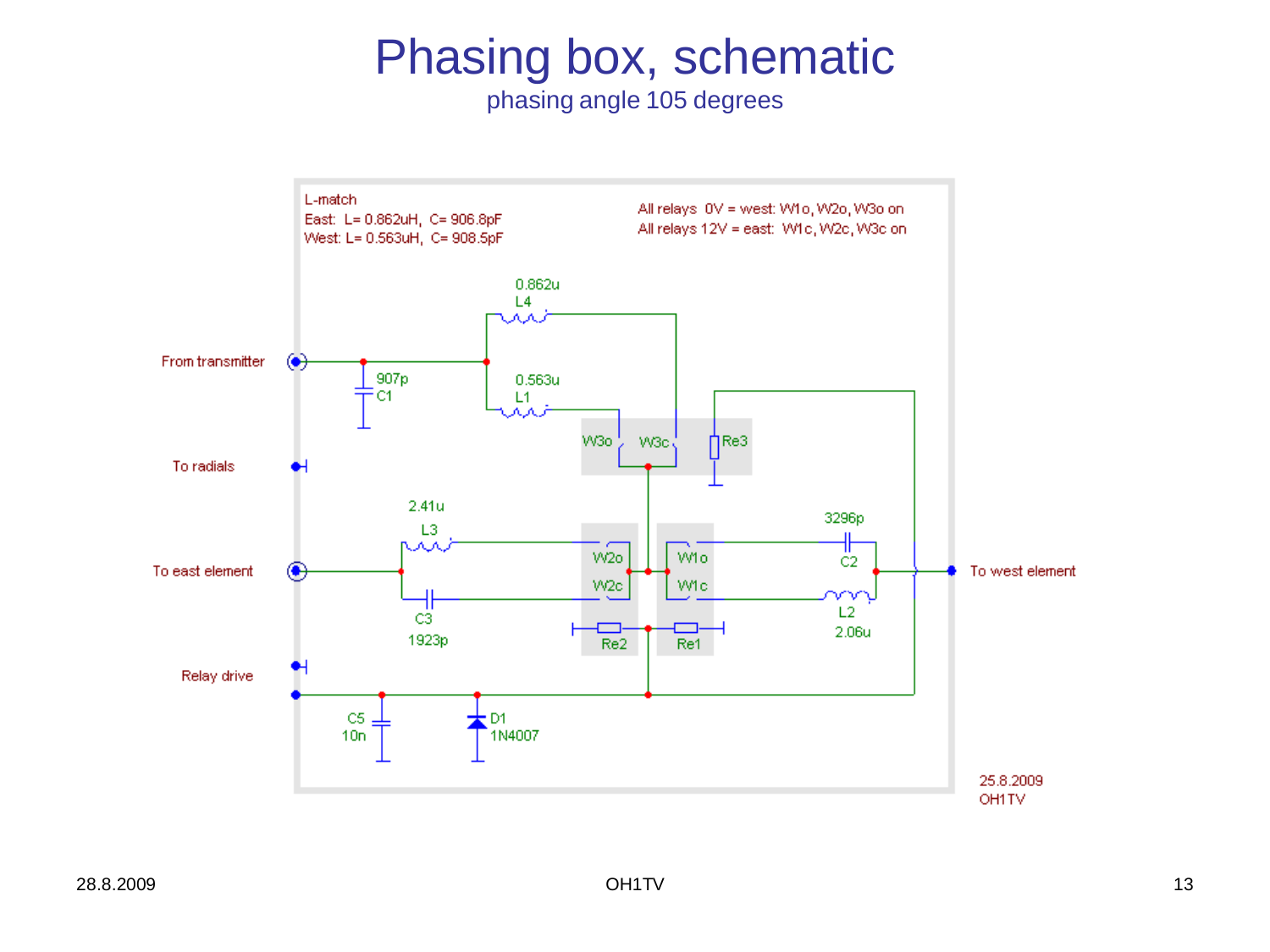# Step 3

- Build the phasing box, make the 0.5 lamda cable, install
- Measure SWR in both directions
- If the work so far has been done carefully, componets selected with 2% tolerance, no tuning is needed after installation.

• See results on next pages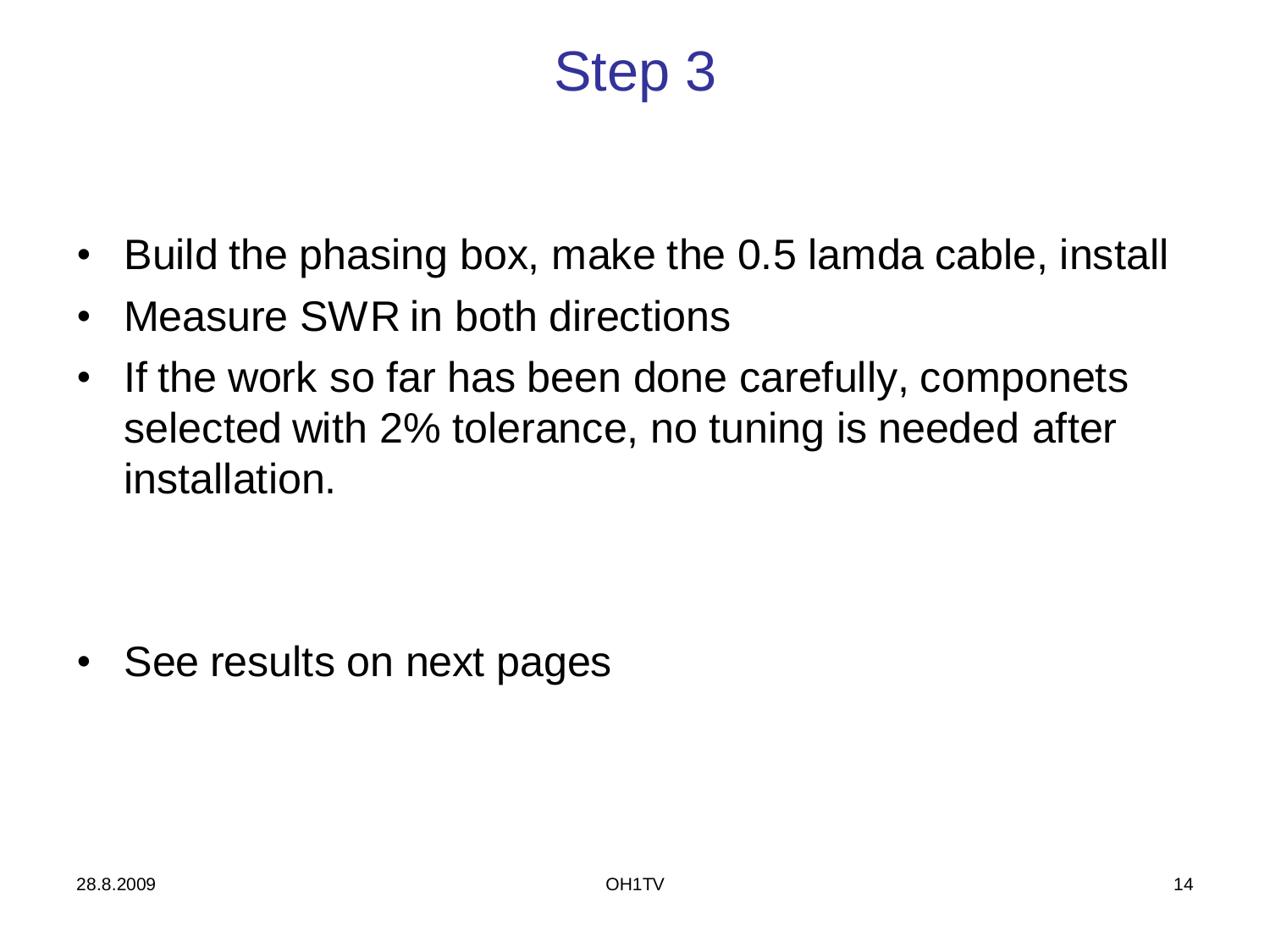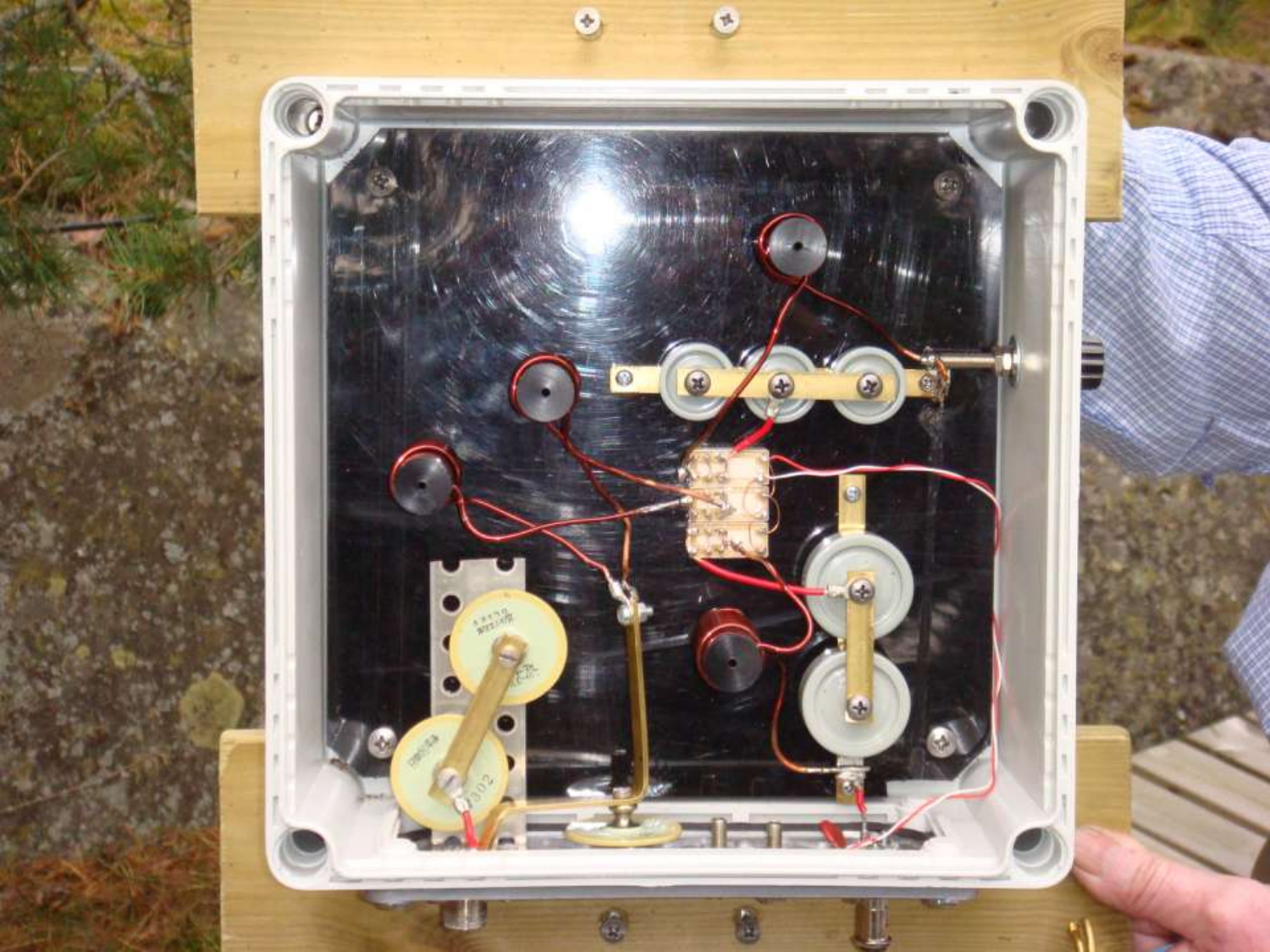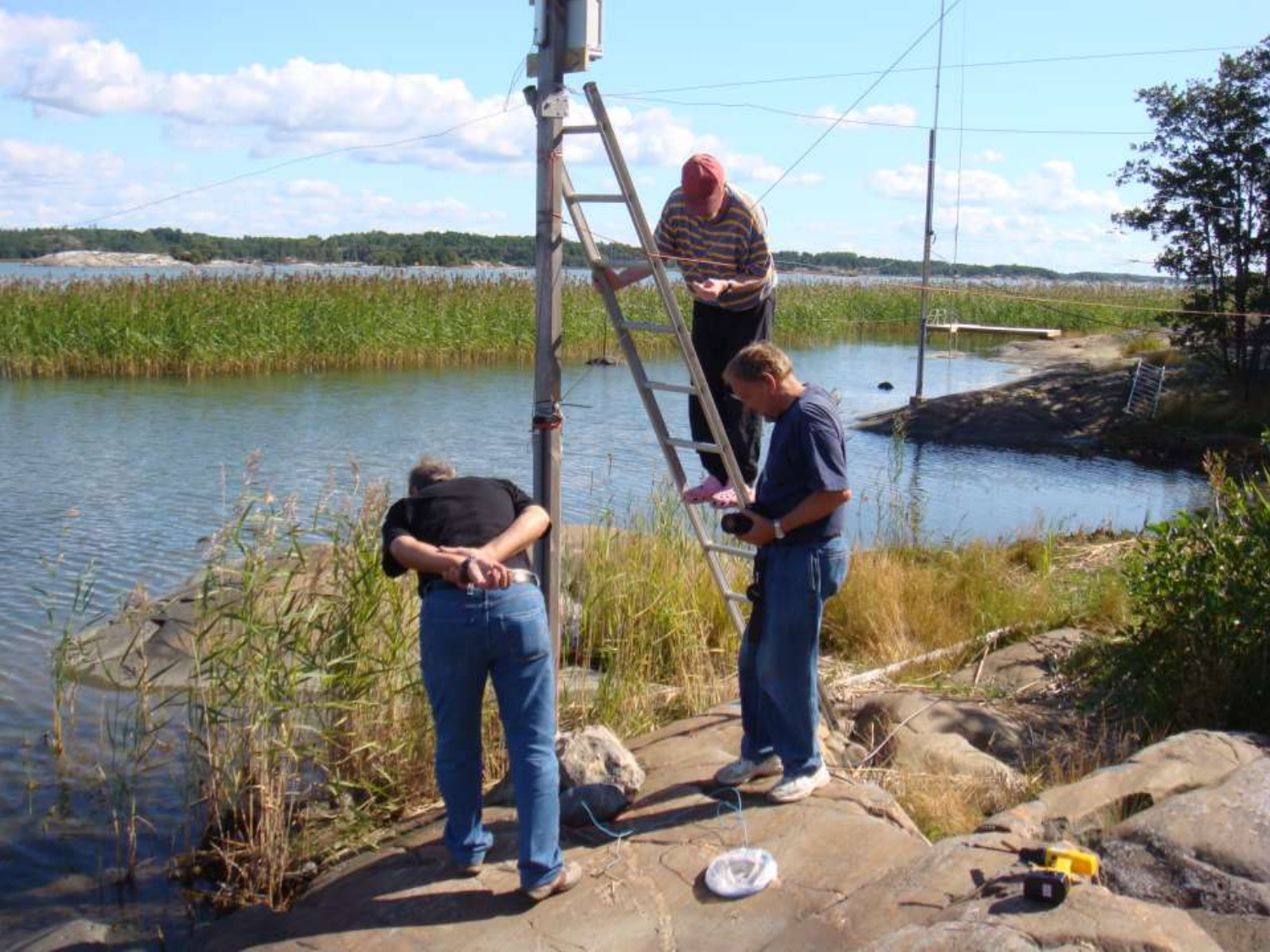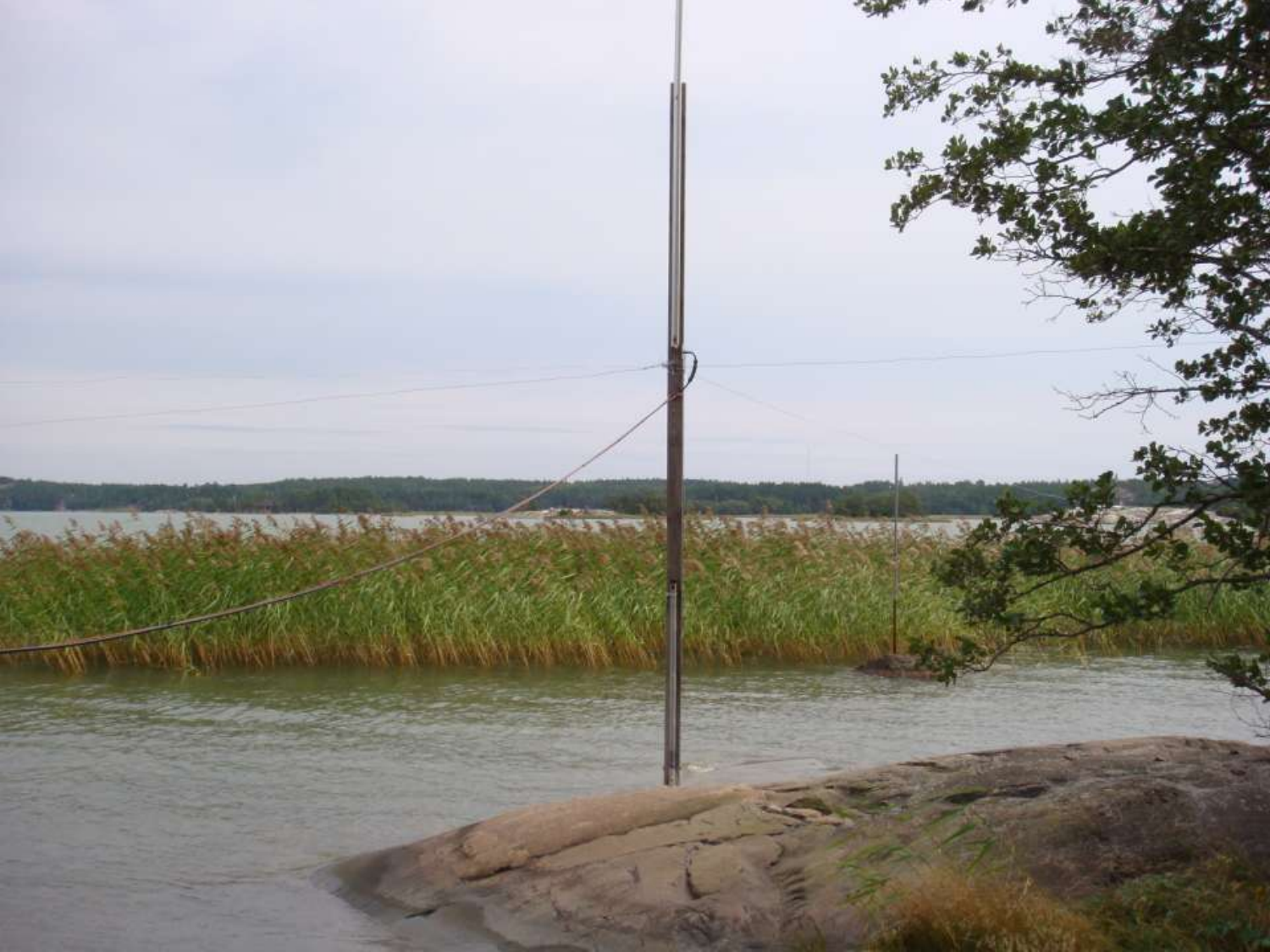# Array SWR, direction east